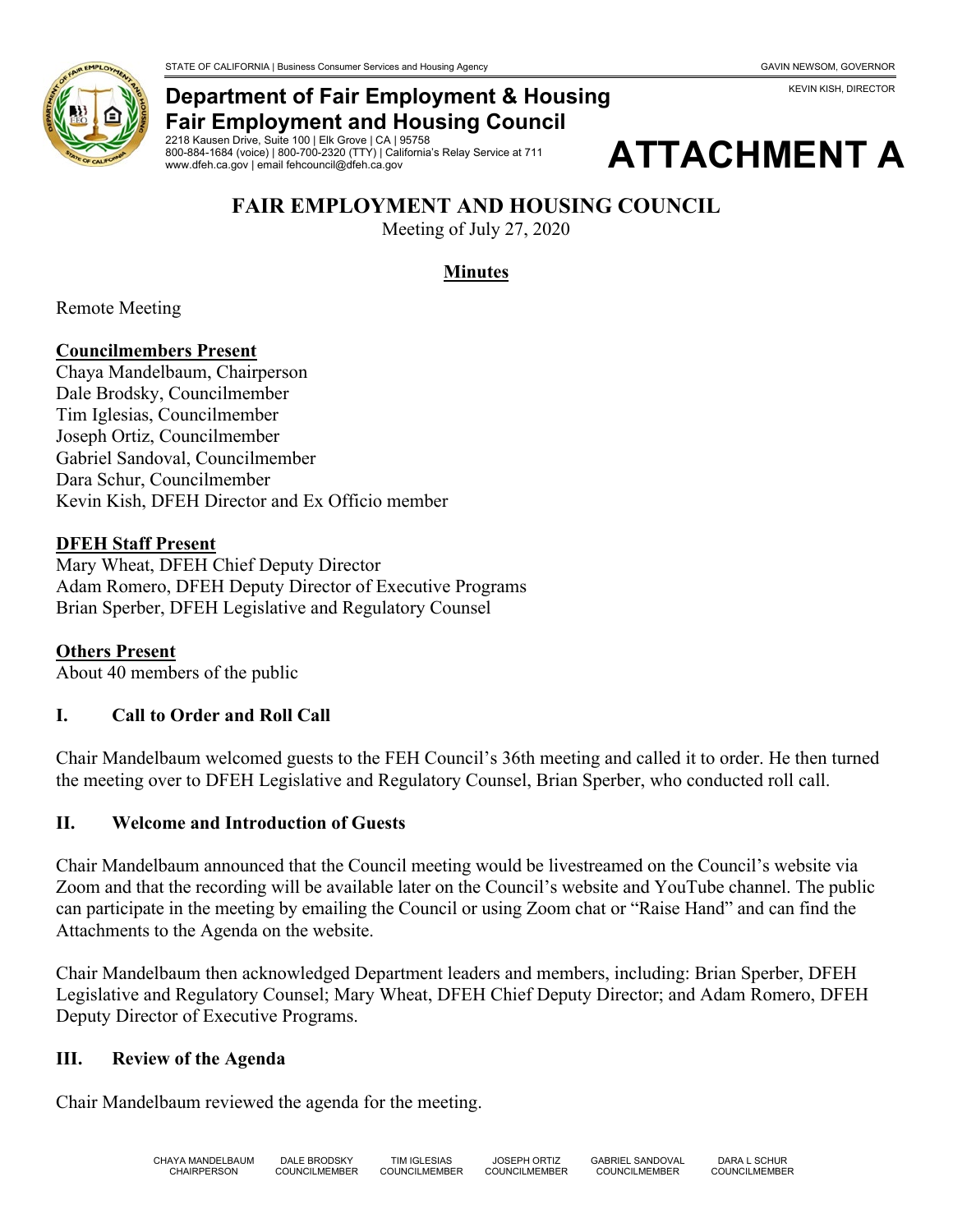Chair Mandelbaum announced the highlights of the meeting, which included:

- Public Hearing: Proposed Employment Regulations Regarding Harassment Prevention Training
- Update from Subcommittee Regarding Hate Violence
- Update from Housing Regulations Regarding Definitions; Intentional Discrimination; Discriminatory Advertisements, Statements, and Notices; Consideration of Income; Residential Real Estate-Related Practices; and Disability Subcommittee
- Update from Government Code Section 11135 Regulations Subcommittee
- Update from Criminal History & Employment Hearing Subcommittee

# **IV. Approval of the Minutes**

### Attachment A: Minutes from May 21, 2020 Meeting of the Fair Employment and Housing Council

Chair Mandelbaum reviewed the minutes of the May 21, 2020 meeting. During that meeting, the Council considered and voted to finalize Unmodified Text of Employment Regulations Regarding Criminal History, the California Family Rights Act, and the New Parent Leave Act. Chair Mandelbaum asked for public comments on the minutes, and receiving none, the Council voted to approve the minutes unanimously.

### **V. Councilmembers' Reports**

Chair Chaya Mandelbaum and Councilmembers

Chair Mandelbaum reported that the Employment Regulations Regarding Criminal History, the California Family Rights Act, and the New Parent Leave Act have been approved by the Office of Administrative Law and will be effective October 1, 2020.

# **VI. Department of Fair Employment and Housing Report**

Kevin Kish, Director, Department of Fair Employment and Housing

Director Kish acknowledged a recent discrimination case filed in federal court: a caste discrimination case involving discrimination based on national origin, religion, race, and color. He then turned the meeting over to Deputy Director of Executive Programs Adam Romero for further updates.

Mr. Romero highlighted two outreach initiatives from the DFEH Education and Outreach division, including: an updated outreach material regarding employment and COVID-19; and the release of a periodic, online newsletter that highlights new educational materials, upcoming trainings, and other DFEH news. He also noted that DFEH's online, interactive sexual harassment and abusive conduct prevention training for supervisory employees has been released.

# **VII. Public Hearing: Proposed Employment Regulations Regarding Harassment Prevention Training**

Attachment B: Notice of Proposed Rulemaking Attachment C: Initial Statement of Reasons Attachment D: Proposed Employment Regulations Regarding Harassment Prevention Training

Chair Mandelbaum introduced the proposed regulations and stated that the purpose of the hearing is to hear 45 day comments on the Proposed Employment Regulations Regarding Harassment Prevention Training.

No members of the public elected to provide comments during the hearing.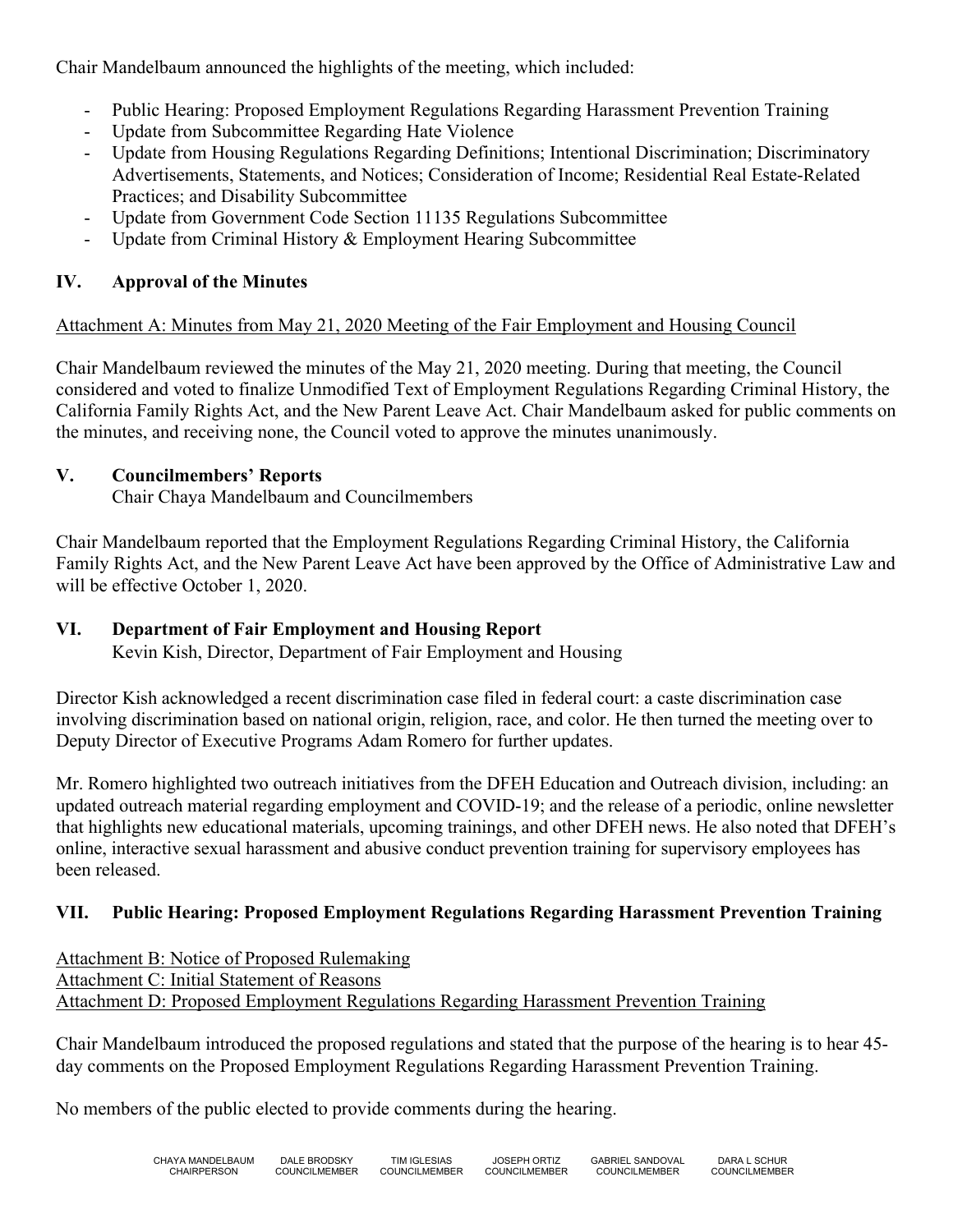### **VIII. Update from Subcommittee Regarding Hate Violence**

Councilmembers Dale Brodsky and Joseph Ortiz

### A. Discussion by Council

Councilmembers Ortiz and Brodsky reported that due to the current pandemic, the public hearing on hate violence scheduled to take place in the Inland Empire will instead be held virtually on September 21.

B. Public Comment

None.

**IX. Update from Housing Regulations Regarding Definitions; Intentional Discrimination; Discriminatory Advertisements, Statements, and Notices; Consideration of Income; Residential Real Estate-Related Practices; and Disability Subcommittee** Councilmembers Dara Schur and Tim Iglesias

### A. Discussion by Council

Councilmember Schur announced that the notice package was submitted to the Office of Administrative Law and that they anticipate the Council will conduct the 45-day hearing on September 25, 2020, via Zoom.

B. Public Comment

None.

- **X. Update from Government Code Section 11135 Regulations Subcommittee** Councilmembers Dale Brodsky and Dara Schur
	- A. Discussion by Council

Councilmember Brodsky reported that the subcommittee has prepared the initial statement of reasons for the regulations and that the notice package is currently under review by the California Business, Consumer Services and Housing Agency.

B. Public Comment

**Richard Grow, West Oakland Environmental Indicators Project**: Mr. Grow asked how he might stay updated on the progress of the regulations and how he might contribute his comments and suggestions during the process.

- **XI. Update from Criminal History & Employment Hearing Subcommittee** Chair Chaya Mandelbaum and Councilmember Gabriel Sandoval
	- A. Discussion by Council

Councilmember Sandoval announced that the subcommittee has been in discussions with Laney College regarding a location for a public hearing, and the projected hearing date is November 17. He further noted that they anticipate having three sessions with panelists to provide insight on the topic.